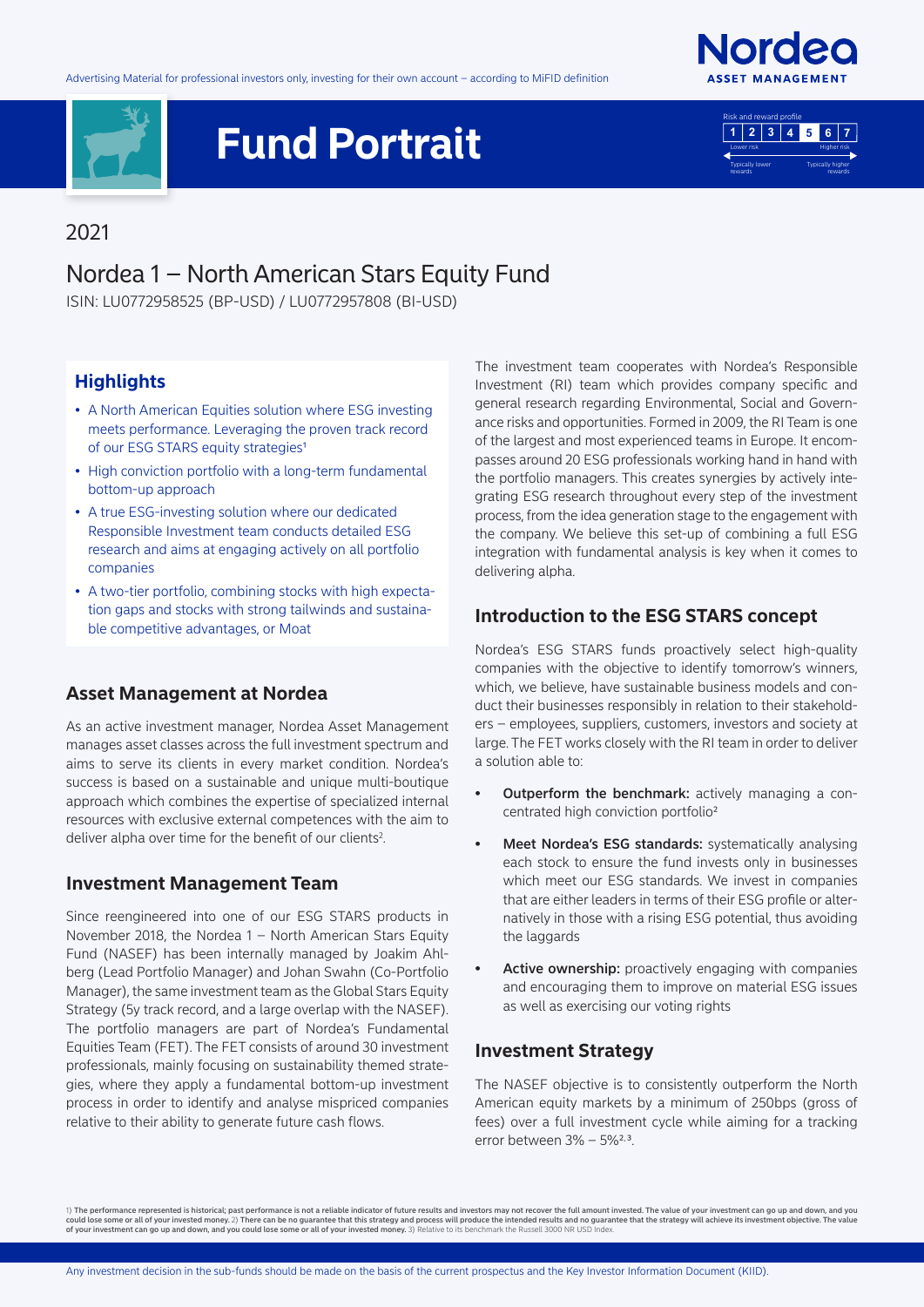The investment universe consists of approximately 3,000 companies and is based on listed North American equity securities with sufficient liquidity (typically at least USD 1–3 billion market capitalisation). The fund has a significantly high hurdle for inclusion, as a stock has to pass our internal ESG scoring process to be allowed into the portfolio. Our research process does not identify whether the stock is in the benchmark, but we monitor off benchmark positions at the portfolio level.

This high conviction global equity solution follows a bottom-up approach and invests in 40 to 70 companies and focuses on fundamental analysis.



#### **Fundamental analysis**

The investment team relies on 3 keys to unlock sustainable excess performance, namely: Risk, Moat & Tailwind and Expectation Gaps.

Risk Management. The portfolio construction is focussed on creating a balanced portfolio of the best bottom-up ideas. Our thorough fundamental analysis allows a constant evaluation of risk and reward on a stock level, where we manage risk through sizing our positions in accordance with our view of their relative attractiveness from a risk vs. reward perspective, as well as the level of conviction we have in each investment thesis.

We strive to concentrate risk to our highest conviction ideas and aim to have up to 40% of the portfolio in our top 10 positions (expectation gap picks), and complement it with a large number of smaller positions with wide moats and solid operating tailwinds providing significant diversification benefits.

We believe the majority of **active risk for the fund should** come from stock selection as opposed to sector allocation or investment style. We however tolerate some deviations from the benchmark because of stock selection or even long-term views on relative value creation. We look for an appropriate level of active risk as we aim for a tracking error of 3% – 5% and an active share above 80%4 .

Due to our strong focus on risk, we monitor the total portfolio risk and ensure strong diversification through a two tier approach:

- Expectation Gaps to drive strong returns. We perform extensive work based on our proprietary discounted cash flow (DCF) models to determine the upside potential of an investment. The Expectation Gap is the difference between our expectations and the market valuation. We collect and analyse all relevant data to verify our expectations and understand the market's expectations through a two-stage process:
	- We build conviction in the company outlook by analysing its financial data, industry data, industry expert comments, sell-side research and a variety of other sources
	- We gauge market's expectations through consensus estimates and implied valuation
- Moat & Tailwinds to absorb shocks and offset risk. Before investing, we assess the companies' strategic position. We believe that companies with a positive exposure to external factors (Tailwinds) and with sustainable competitive advantages (wide Moats) have a better opportunity to maintain stable cash flows, attain stronger long-term growth and exhibit higher risk adjusted returns<sup>4</sup>



#### **ESG research**

As an integrated component to the investment process of all our ESG STARS products, a thorough in-house ESG analysis is performed by our independent and seasoned RI team. The team uses multiple sources of information in their proprietary analysis (the most important being the companies themselves) where we aim that each ESG-analysis is achieved through a face-to-face conference with the relevant representatives.

<sup>4)</sup> There can be no warranty that an investment objective, targeted returns and results of an investment structure is achieved. The value of your investment can go up and down, and you could lose some or all of your investe money.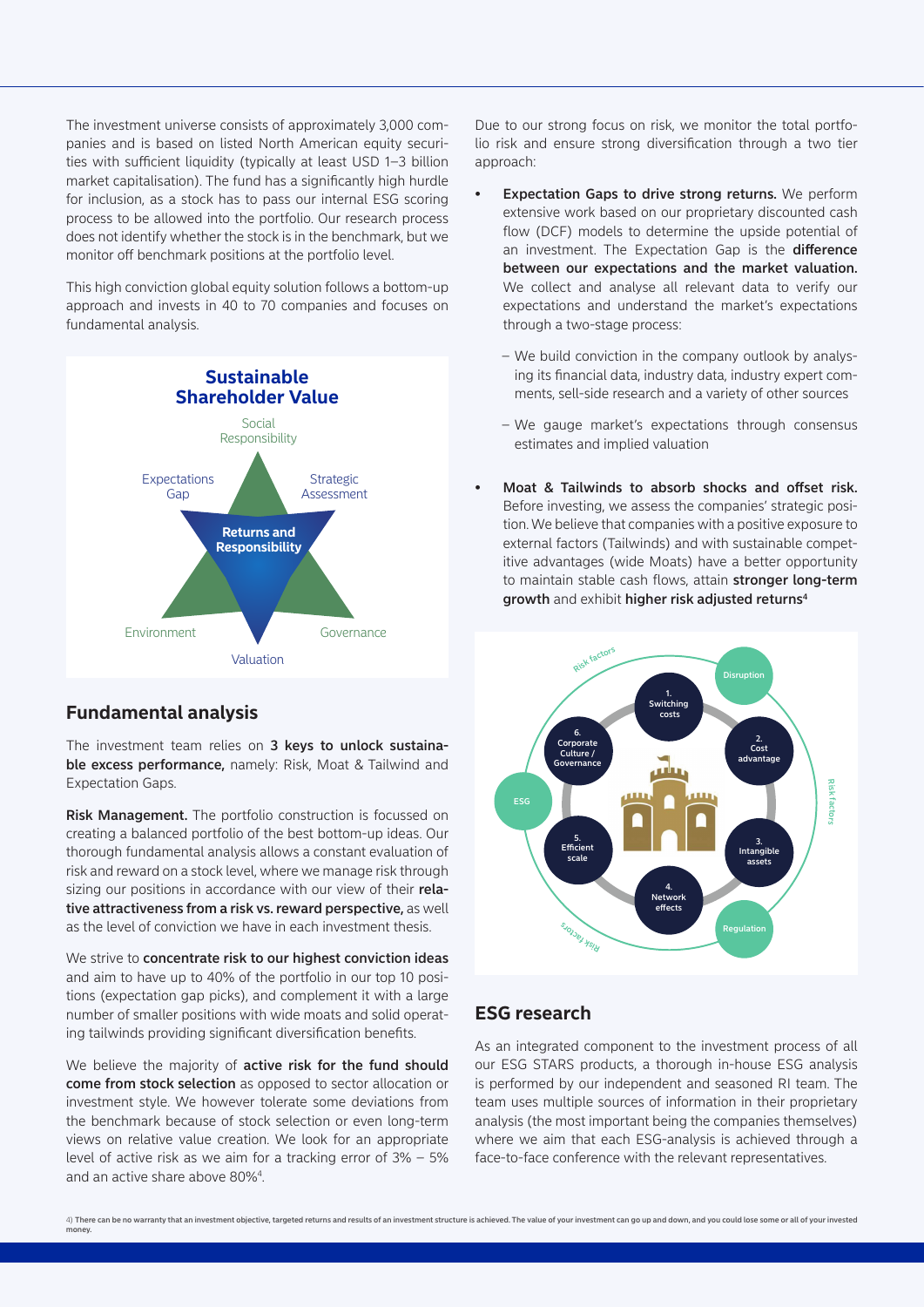All companies considered for investment are analysed by our RI team. The analysis is performed "bottom-up" and focuses on how the company operates with stakeholders, particularly on potential conflict areas. For each sector we have identified their material ESG issues, which are included in our evaluation. These inputs are used to form our own company view, meaning that we are not bound by any external ESG assessments. Moreover, when assessing a company's ESG risk profile we also focus on specific themes utilising the UN Sustainable Development Goals (SDG).

Additionally, our ESG research is systematically impacting the valuation model. In the DCF framework, companies with strong ESG profiles tend to generate superior excess returns above their cost of invested capital. Other things being equal, this results in a greater fair value estimate for strong ESG performers.

#### **Engagement & Impact Management**

Being a key part of the investment process, Engagement means having a constructive dialogue with the companies we invest in or that we are considering for investment. Such dialogue enables us to understand how a company is thinking about and addressing ESG risks or opportunities that are relevant for its business. The portfolio managers and RI Team together build an engagement roadmap, where they identify the most relevant and material ESG topics for each company. Engagement can take various forms, from conference calls to face-to-face meetings, field visits and even active ownership & voting. While the RI Team typically takes the lead in engagement activities, our portfolio managers often participate as well. We hold upwards of 150 meetings a year. We see engagement as a way to preserve and enhance long-term shareholder value, as well as a great opportunity to create a positive impact for the broader society.

Adhering to Nordea's Responsible Investment policy, we do not invest in companies involved in the production of illegal or nuclear weapons, including cluster munitions and anti-personnel mines. Moreover, we exclude some companies with exposure to coal mining, oil sands, oil and gas extraction through arctic drilling and Tobacco. The ESG STARS strategies are also subject to a number of formal exclusion criteria and adhere to our PAFF (Paris-Aligned Fossil Fuel Policy). Exclusions will, however, rarely be triggered as companies subject to exclusion would typically not be selected as potentially investible in the first place. However, it is worth noting that the ESG STARS concept aims for positive selection with the objective to influence companies to improve their ESG profiles, that's why excluding a company from our portfolios is always the last resort for us.

Engagement takes a new dimension with our ESG STARS products. It does not only consist of the traditional forms of engagement, like the exercise of voting rights or entering into a dialogue to encourage companies to improve their management systems, their ESG performance or their reporting. When assessing a company's ESG risk profile, the RI team pays attention to specific themes utilising the UN Sustainable Development Goals.

We distinguish between two types of engagement:

- **Risk Engagement:** if a company is not managing its material ESG risks well, the RI team engages with the company on the issue. The ESG risks can be company specific or stem from the country in which the company operates or its industry. Violations of international norms and conventions are also addressed under Risk Engagement
- SDGs Engagement: we believe the UN Sustainable Development Goals (SDGs) form a useful framework, which helps us to understand company strategy in the context of global ESG themes. While companies' exposure to SDGs varies greatly, these exposures can be both a source of opportunity and risk, and hence a valuable area for engagement

#### **Delivering shareholder value**

Since it was repurposed into one of our ESG STARS equity solutions in November 2018 , the fund has outperformed its benchmark an ranked amongst the best performing funds in its category according to Morningstar.<sup>5, 6</sup>

## **Performance Relative to Peer group5, 6**



5) Source © 2022 Morningstar, Inc. All Rights Reserved as of 31.12.021, EAA Fund US Large-Cap Blend Equity. Performance in USD. Period under consideration: 01.12.2018 – 31.12.2021. 6) **The performance represented is histor** you could lose some or all of your invested money.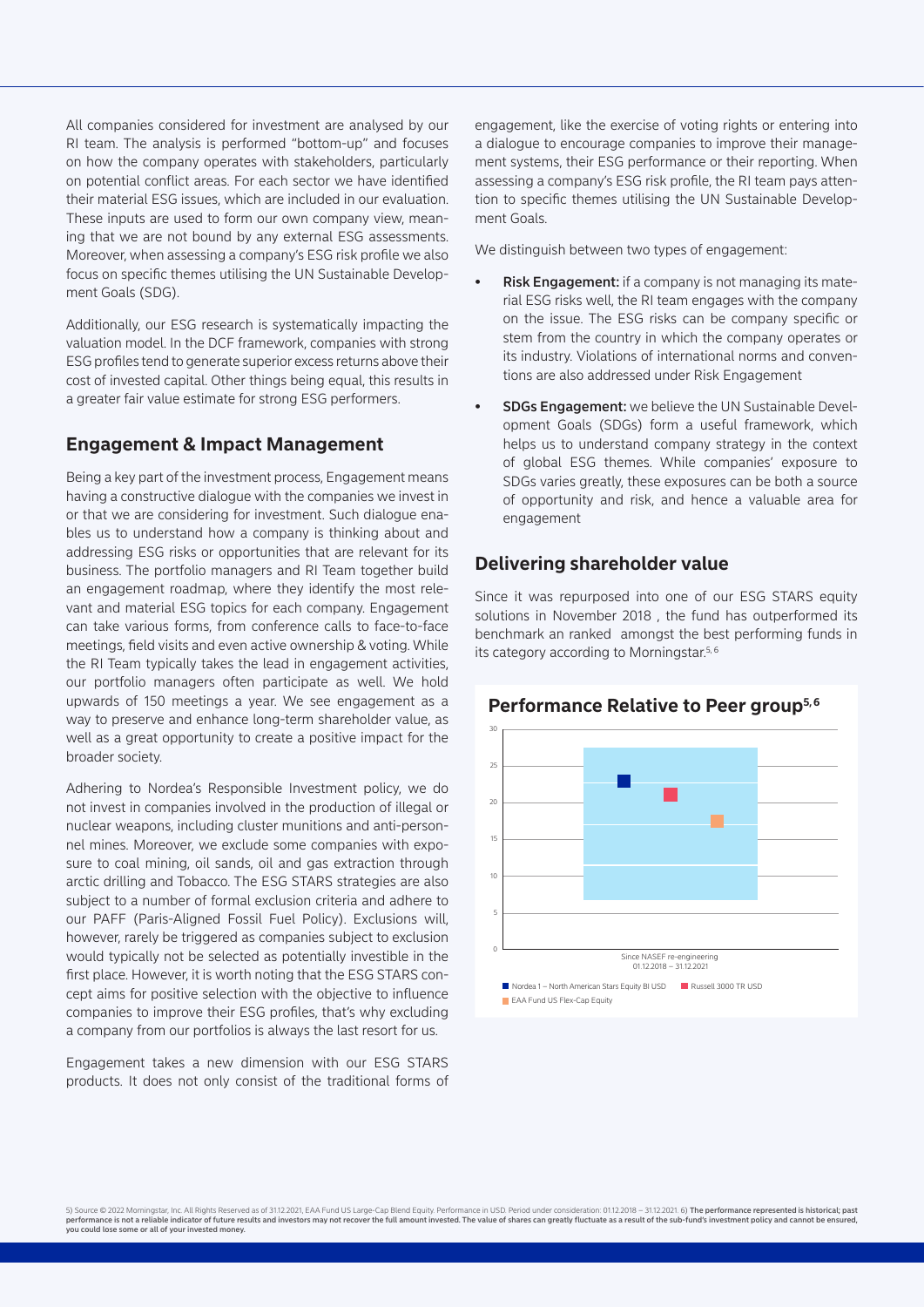| Nordea 1 - North American Stars Equity Fund |  |  |  |  |  |
|---------------------------------------------|--|--|--|--|--|
|---------------------------------------------|--|--|--|--|--|

| <b>Fundamental Equities Team</b>               |  |  |
|------------------------------------------------|--|--|
| Luxembourg                                     |  |  |
| LU0772958525 (BP-USD)<br>LU0772957808 (BI-USD) |  |  |
| 1.50% (BP-USD)<br>0.75% (BI-USD)               |  |  |
| USD                                            |  |  |
| Russell 3000 - Net Return Index                |  |  |
| 30.05.2012                                     |  |  |
|                                                |  |  |

#### Risks

Please be aware that there are risks associated with investing in this sub-fund, amongst others in: Derivatives. For further details, please refer to the Key Investor Information Document, which is available as described in the disclaimer at the end of this document.